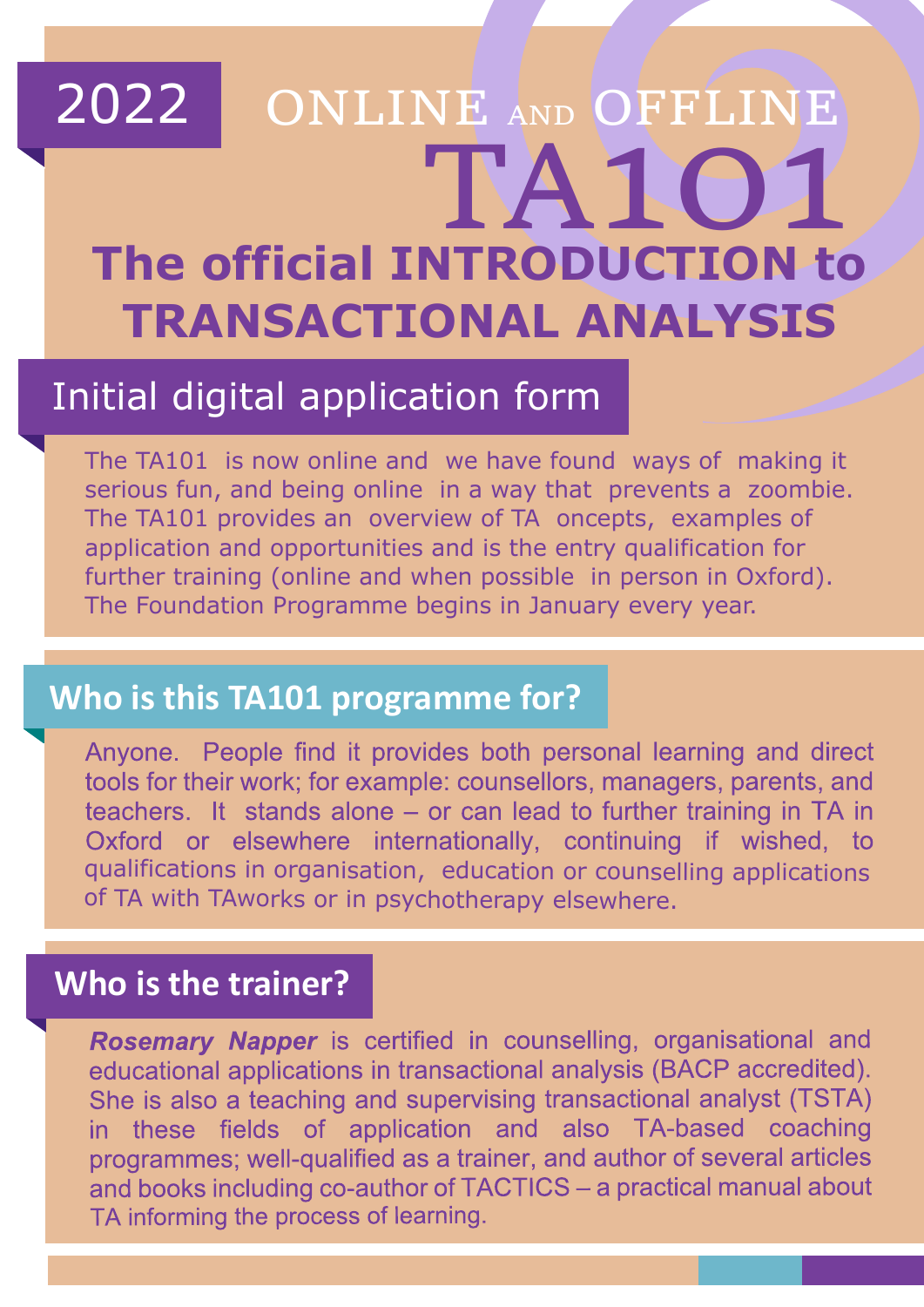#### **INTRODUCTION to TRANSACTIONAL ANALYSIS**

 Bespoke TA101 over 3 days: for specific organisation or group - can be tailored to a theme (e.g. management; leadership training; parenting; coaching; mental health)

 Written version of the TA101 - involves purchasing/reading core text, answering written questions for marking, plus tutorial.

**Final date for 2021:** 

 **4 - 5 December with 2 hours on 3rd from 5-7 - online**

**New dates for 2022:**

 **4 - 5 February with 2 hours on 3rd from 5-7**

 **21 - 22 May in person in Oxford**

 **14 - 15 October with 2 hours on 13th from 5-7** 

 Timings: The full days are 09.30-17.30 with an hour break. **Rosemary Napper** is the key trainer for the dates above.

**Fees** Individuals/Charities/Not-for-profit £250<br>Statutory sector £300, Business sector £350

Cheques payable to TAworks Ltd. (TAworks is not VAT regd)

Bank transfer please pay TAworks Ltd Metro Account number: 32886183 Sort code: 23-05-80 and email **rosemary.napper@TAmatters.com** with your account name, amount and the date payment was made.

**Apply** This official programme (known as the TA101) covers a **Apply** qlobally recognised syllabus providing you with an globally recognised syllabus providing you with an overview of conceptual maps to navigate your sense of self, your relationships with others, and your contexts,

It can stand alone or lead on to qualifications organisational, educational or counselling applications of TA with TAworks or elsewhere.

To apply for any of the above: email to check for availability of places and email this completed initial digital application form as soon as possible before the event to: **rosemary.napper@TAmatters.com**

**www.TAworks.co www.TAworks.co.uk**